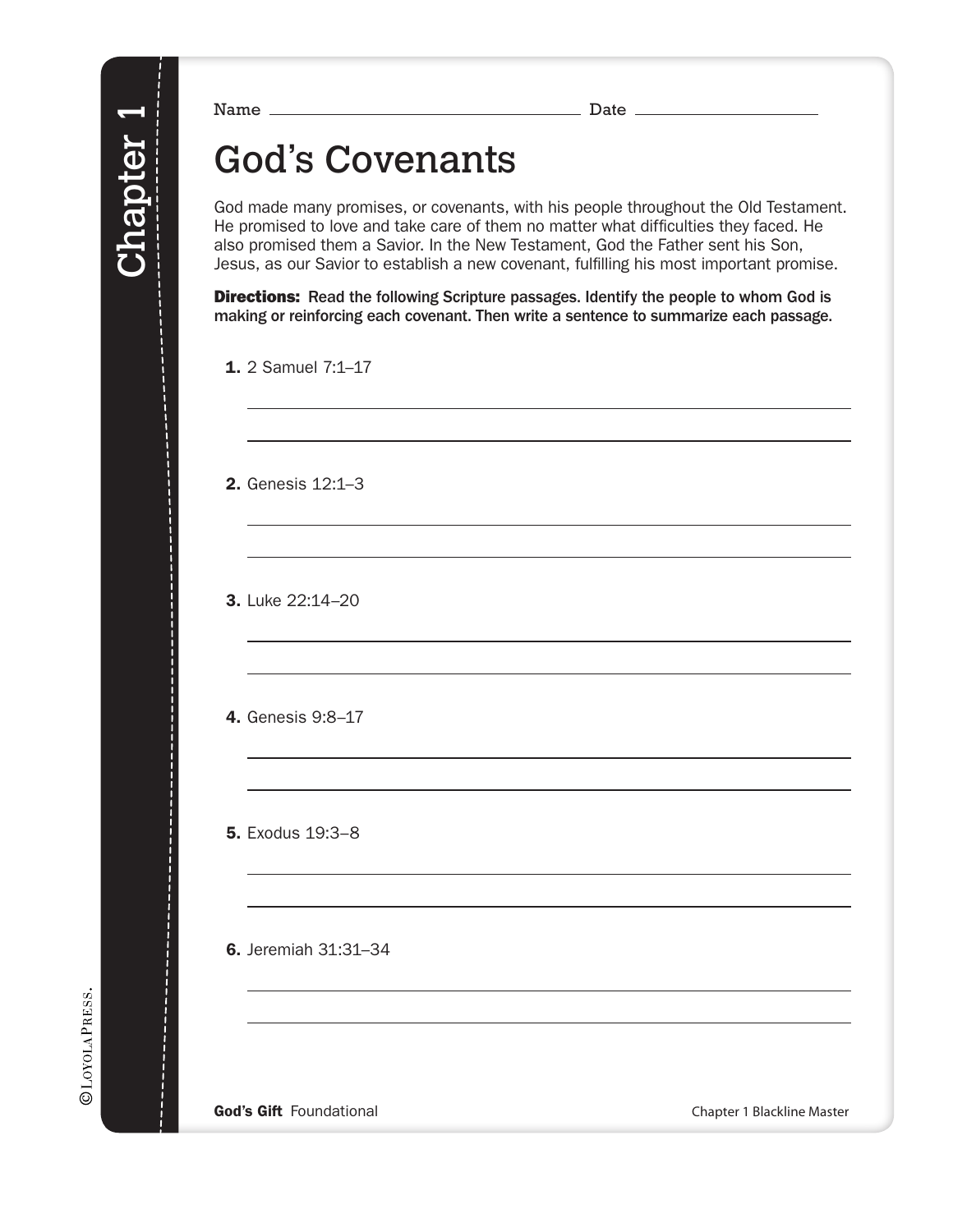#### Rearrange the Letters

Rearrange the letters below to make a key word from the chapter. Then write a brief definition for each word.

1. yTtrnii

2. Hylo tSprii

3. gliruyt

4. chrhCu

5. nToridiat

6. tnias

7. yrtmyse fo fhiat

8. rpeits

9. mscreaatn

©LOYOLAPRESS.

God's Gift Foundational **Chapter 2 Blackline Master**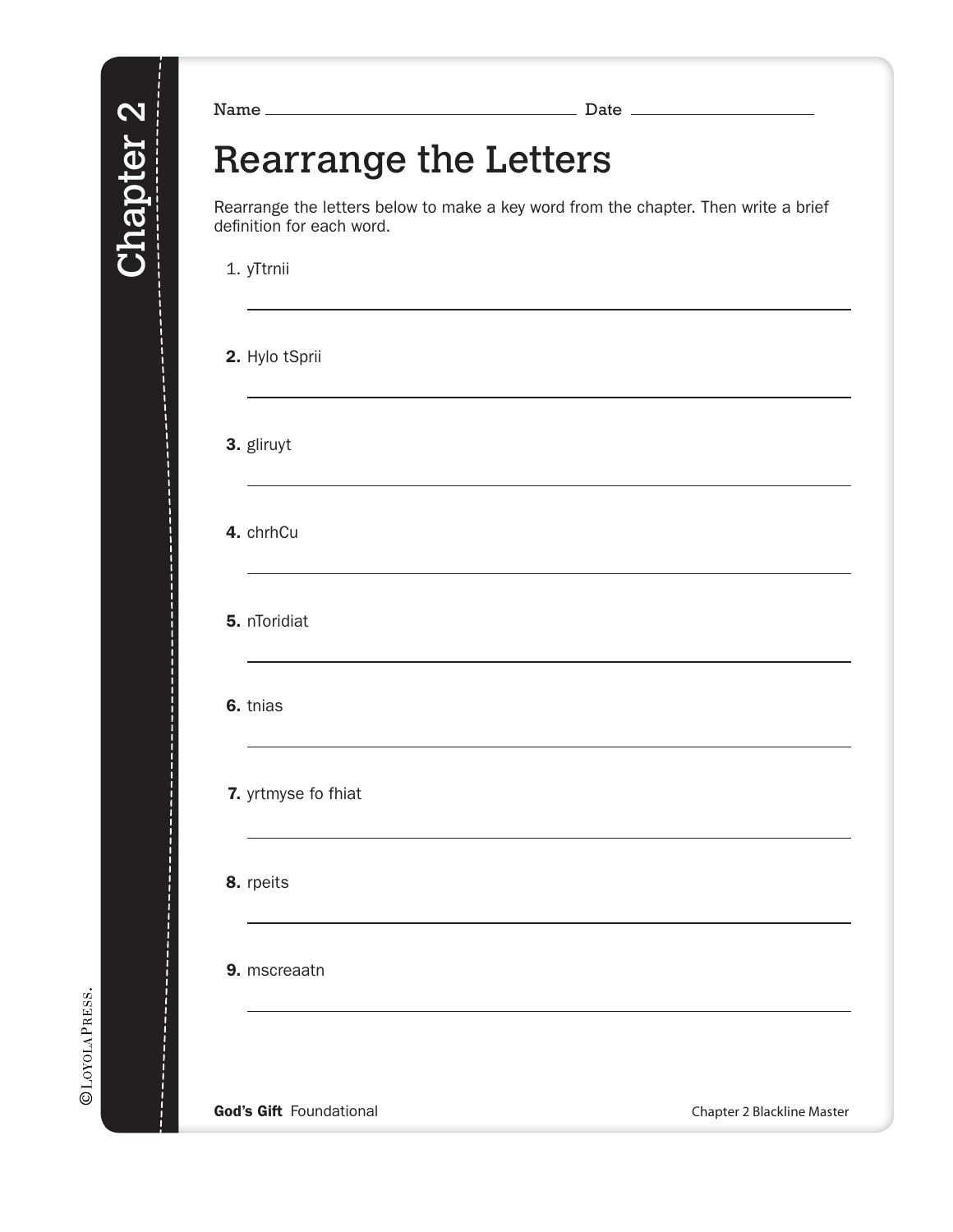#### Sacraments of Initiation

**Directions:** Read each statement about the Sacraments of Initiation. Decide which sacrament is being described. Write *Baptism, Eucharist,* or *Con*!*rmation* on the line. For the statement with more than one correct answer, write both words.

1. We are sealed with the Gift of the Holy Spirit.

2. Water is used to signify dying and rising to new life.

3. The wheat bread and grape wine are transformed into the Body and Blood of Christ.

**4.** The bishop is the celebrant of this sacrament. \_\_\_\_\_\_\_\_\_\_\_\_\_\_\_\_\_\_\_\_\_\_\_\_\_\_\_\_\_

5. We become a member of the Church.

6. This sacrament completes our initiation into the Church.

7. We receive a permanent spiritual mark.

**8.** We must agree to this sacrament and agree to be a witness to Christ.

**9.** We give thanks for Jesus' sacrifice and receive his Body and Blood.

**10.** Our parents and the community agree to teach us about our faith.

**©LOYOLAPRESS.** 

God's Gift Foundational Chapter 3 Blackline Master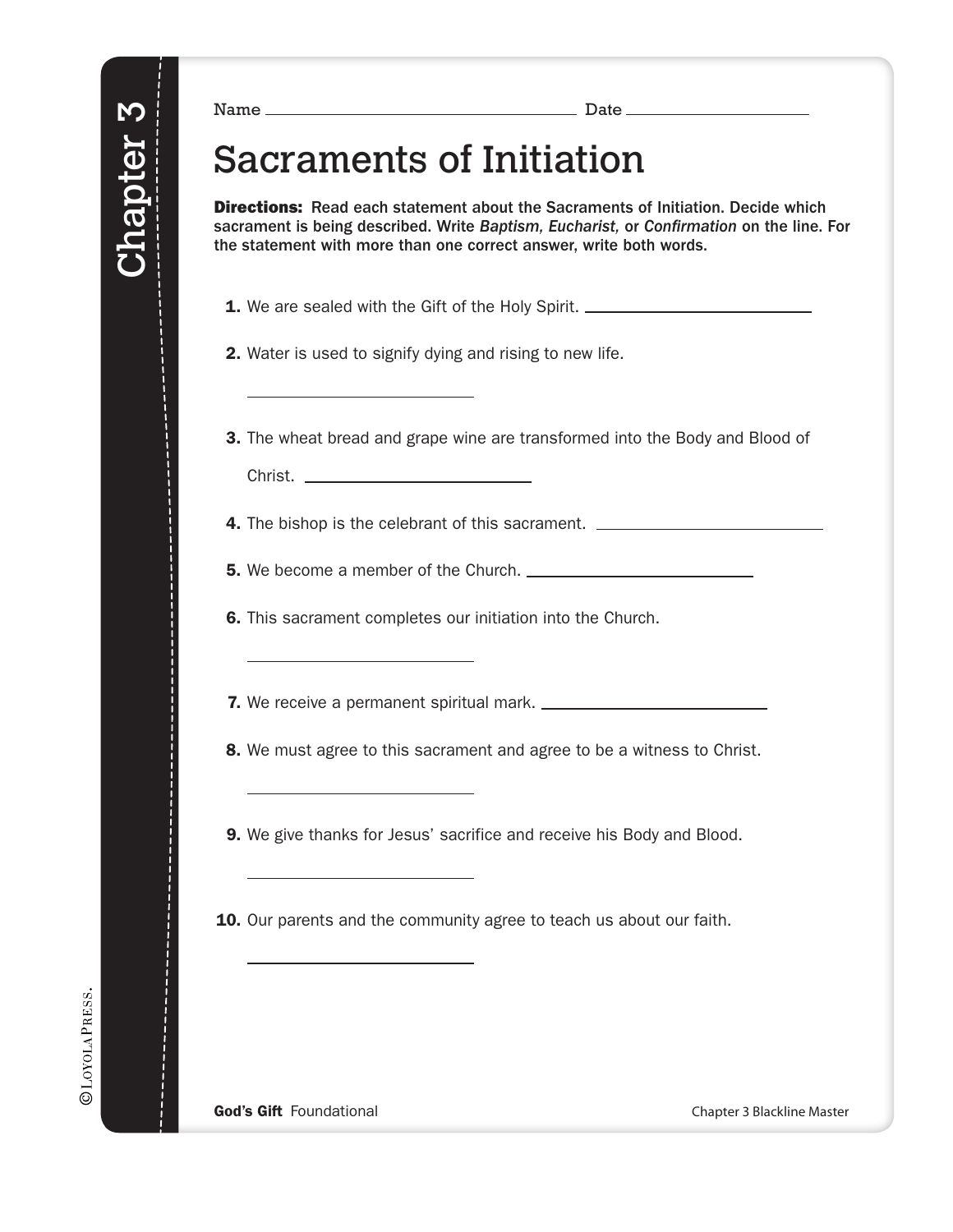©LOYOLAPRESS.

Name Date

## Baptism Facts

Directions: Write *T* on the line for each true statement. Write *F* for each false statement. Then rewrite each false statement to make it true.

**1.** Baptism is not necessary for salvation.

2. Early Christians were not baptized.

3. An important element in Baptism is water.

4. In Baptism, we become members of Christ's Body, the Church.

**5.** Baptism forgives one type of sin: personal sin.

**6.** After Baptism, we no longer feel the tendency to sin.

7. The Catholic Church baptizes infants because they have not yet sinned.

8. Baptism gives us new life in Saint Paul.

God's Gift Reconciliation Chapter 4 Blackline Master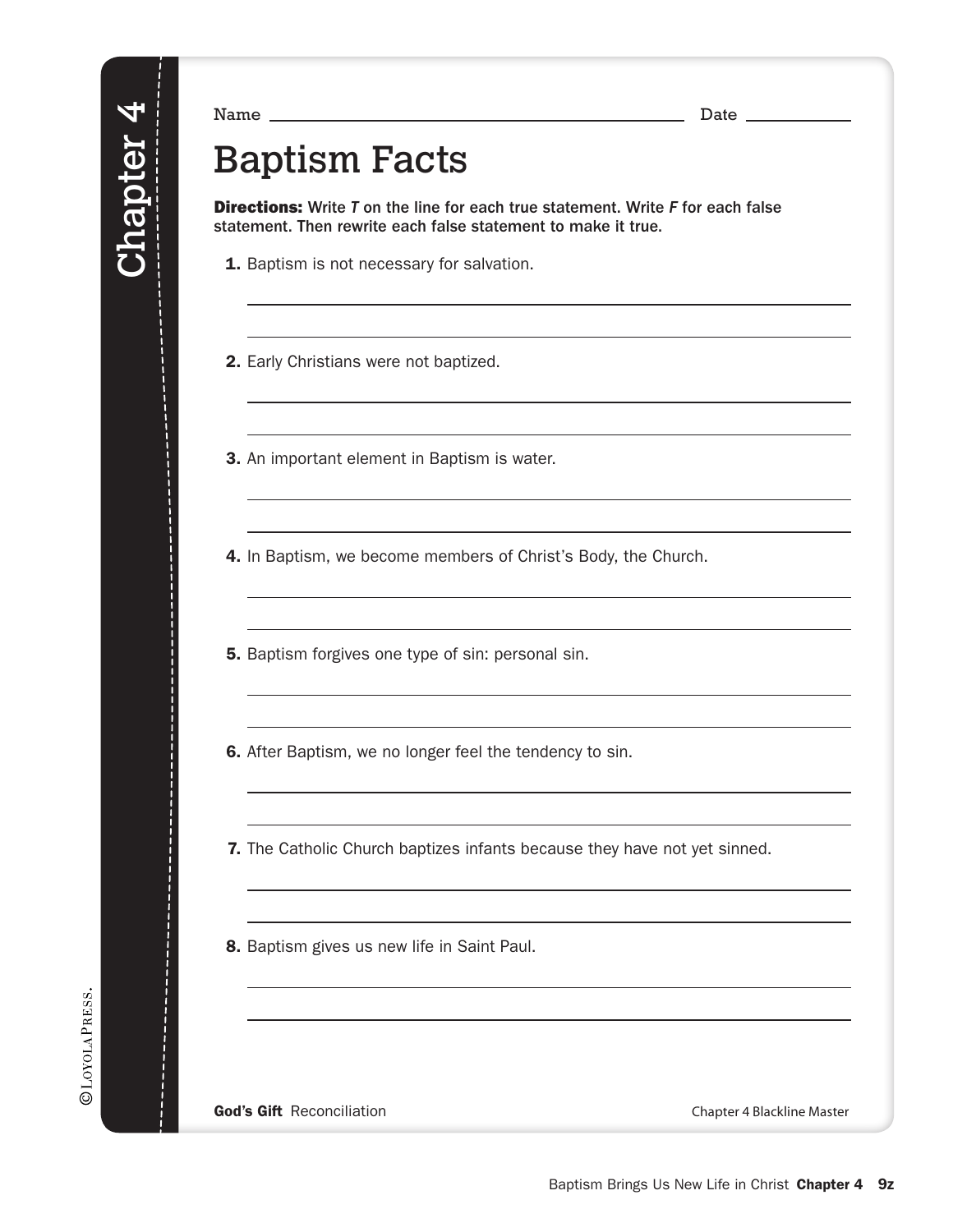# A Moral Choice?

God gave us free will. He wants us to make moral choices—choices that draw us closer to him and to one another.

Directions: Read each action. Put a check mark in the thumbs-up column if the action is a moral choice. Put a check mark in the thumbs-down column if it is not. Discuss your answers with a partner. For each thumbs-down action, describe a moral choice the person could have made instead.

| <b>Action</b>                                                                                                                                                                                                                                                    |  |
|------------------------------------------------------------------------------------------------------------------------------------------------------------------------------------------------------------------------------------------------------------------|--|
| There is one yogurt in the refrigerator. Claire thinks it might be her<br>sister's, but she isn't sure. She goes ahead and eats it.                                                                                                                              |  |
| Alejandro hears Fabián say something rude to Sol. Alejandro keeps<br>walking. He doesn't want to get involved.                                                                                                                                                   |  |
| You agree to babysit for your neighbors on Saturday morning. On<br>Friday night, you go to a slumber party. Late in the evening, you<br>realize you will be tired in the morning. You text your neighbors and<br>cancel. You apologize but do not give a reason. |  |
| Brigitte finds a \$10 bill on the ground near the concession stand.<br>She looks around but doesn't see anyone it could belong to. She<br>gives it to the concession-stand employee in case someone returns<br>looking for it.                                   |  |
| Marcus is studying for tomorrow's math test. His best friend,<br>Jermaine, texts him. Jermaine wants to come over because his<br>parents are arguing at home. Marcus ignores the text because he<br>wants to do well on his test.                                |  |
| Your friend's brother was injured in a car accident. You do not know<br>what to say, so you say nothing at all.                                                                                                                                                  |  |
| Pablo takes a new basketball out of its cardboard packaging. He<br>learned in science that cardboard biodegrades, or breaks down, over<br>time. He tosses the packaging in the recycling bin.                                                                    |  |
| <b>Emma walks into the lunchroom wearing a new coat.</b> It is expensive<br>and trendy. You wish you could buy one like it. You secretly hope<br>Maddie spills her fruit juice all over Emma's new coat.                                                         |  |

God's Gift Reconciliation Chapter 5 Blackline Master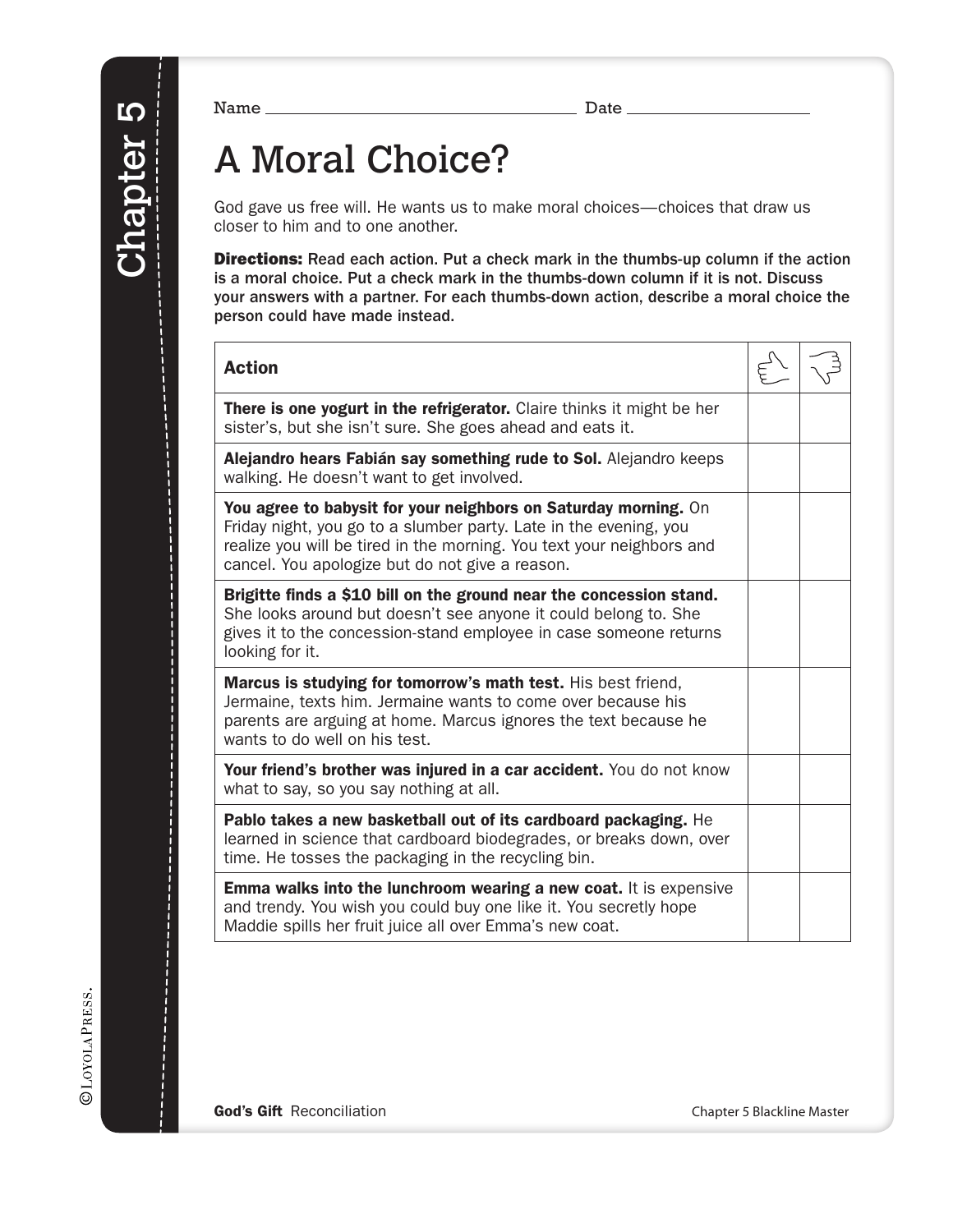# Ways to Celebrate Reconciliation

Directions: Review the different ways that Catholics can celebrate the Sacrament of Reconciliation on pages 29 and 88–89 of your book. Then complete the Venn diagram below.

- On the left, write details related only to the communal celebration of Reconciliation.
- On the right, write details related only to the individual celebration of Reconciliation.
- In the middle, write details related to both.

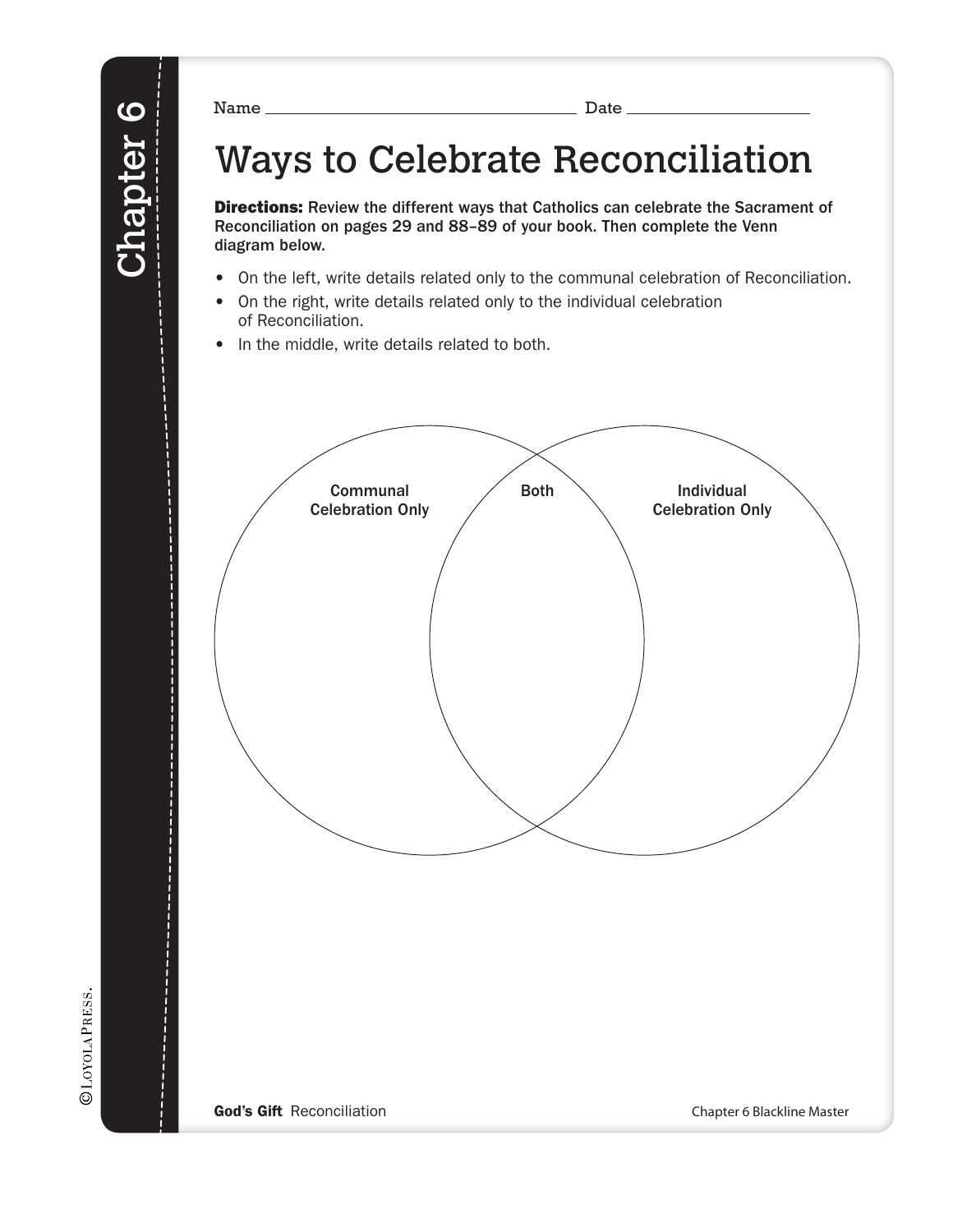### Celebrating the Sacrament of Reconciliation

**Directions:** The Sacrament of Reconciliation is a rite. It has set parts that happen in a certain order. Review these steps on 33 and 88 of your book. Then put the steps below in order, using the numbers 1–10. Finally, write the underlined letter from each step in the corresponding box below.

| We pray the Sign of the Cross. |  |  |
|--------------------------------|--|--|
|--------------------------------|--|--|

I pray the Act of Contrition.

I complete my penance as soon as I can.

The priest counsels me and urges me to be sorry for my faults.

The priest tells me to go in peace.

The priest gives me a penance.

We may read a Bible passage together.

I receive absolution from the priest in Jesus' name.

The priest welcomes me.

I confess my sins.

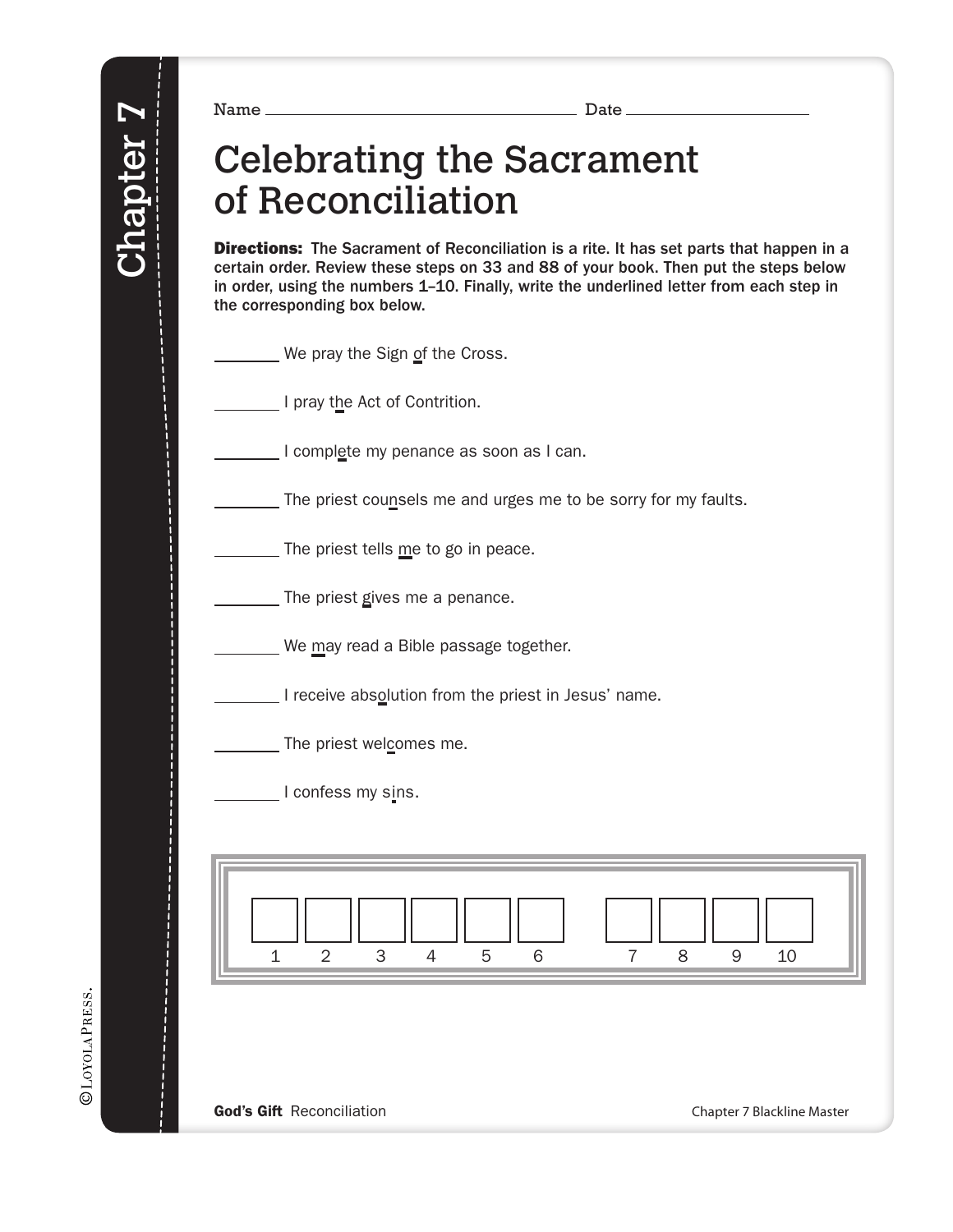# Check Your Work

In addition to celebrating the Sacrament of Penance and Reconciliation, part of the conversion process is learning to "check our work" in everyday life and correct any errors we find. To do this, we can follow three steps:

- **1. Pay attention** to the small sins we commit every day.
- 2. Resolve not to do them again with God's help.
- 3. Take action to make up for them.

**Directions:** Read the two scenes below. Help each character "check his or her work." Decide if the character committed a sin of omission or commission. Write a short prayer of resolution and an action that the character can take.

*Gabriela met with friends Friday after school, and they decided to walk to get ice cream. As they discussed their plan, the girls saw Sophia leave school. She looked down at the sidewalk and walked home slowly by herself. The girls paused and looked at one another but remained quiet. Gabriela started to call to Sophia, but she quickly decided not to say anything. After a moment, the girls continued chatting excitedly and left as a group for the store.*

| Sin of: | <b>Prayer of Resolution</b> | <b>Action to Take Tomorrow</b> |
|---------|-----------------------------|--------------------------------|
|         |                             |                                |
|         |                             |                                |
|         |                             |                                |
|         |                             |                                |

*Cesar was nervous about his soccer game. He was going to fill in at the forward position because the star forward was injured. During the game, Cesar played well but missed a great opportunity for a goal. His team lost 2-1. On his way off the field, a teammate said that if only Cesar had gotten that goal, the team would have won. Cesar mumbled loud enough for his teammate to hear, "If you had passed better, we would've won." Cesar knew that the teammate was not responsible for the loss, but he said it anyway.*

| Sin of: | <b>Prayer of Resolution</b> | <b>Action to Take Tomorrow</b> |
|---------|-----------------------------|--------------------------------|
|         |                             |                                |
|         |                             |                                |
|         |                             |                                |
|         |                             |                                |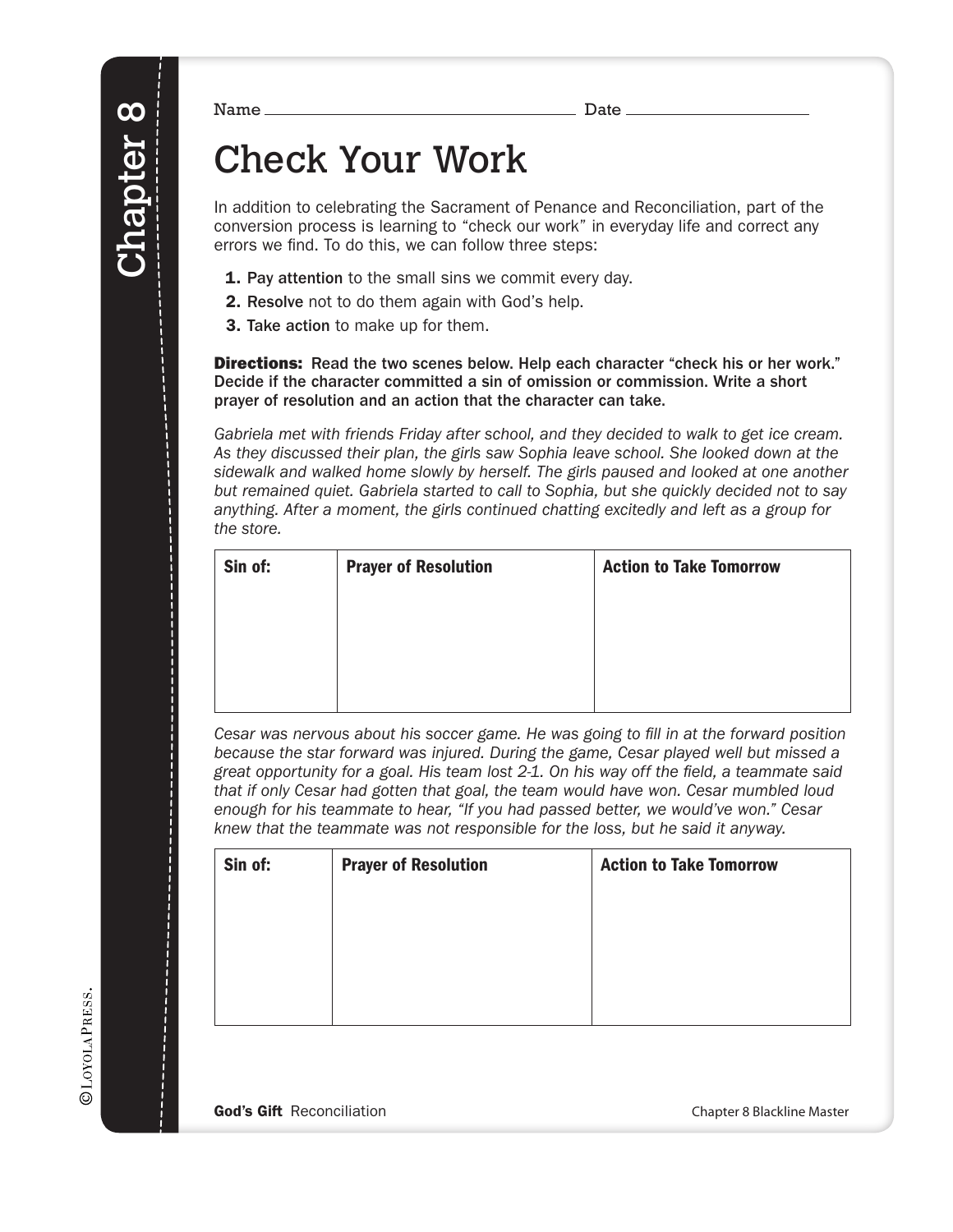Name Date The Mass Begins A. Directions: Circle the letter of the best answer choice. 1. Which of these takes place during the Introductory Rites? **a.** the Sign of Peace **c.** the Collect **b.** the Lord's Prayer **d.** the Creed **2.** Kyrie eleison means \_\_\_\_\_\_ **a.** God loves us. **c.** Christ is the Son of God. **b.** Lord, have mercy. **d.** Let us pray. **3.** The Penitential Act takes place  $\equiv$ **a.** after the *Gloria*. **c.** before we say the *Kyrie.* **b.** during the procession. **d.** at the end of Mass.

- 
- 
- 4. The Collect is \_\_\_
	- a. the time when the ushers collect envelopes.
	- **b.** a prayer that brings all our prayers together.
	- c. a song at the beginning of the Introductory Rites.
	- d. not part of the Introductory Rites.

**5.** Who is part of the procession at Mass?

- a. the priest
- **b.** the choir director
- c. the liturgy coordinator
- d. the cantor
- B. Write each part of the Introductory Rites in the order in which they occur during Mass.

| Collect<br><b>Entrance Chant</b><br><b>Penitential Act</b><br>Gloria |  |  |  |  | Kyrie |
|----------------------------------------------------------------------|--|--|--|--|-------|
|----------------------------------------------------------------------|--|--|--|--|-------|

procession The Sign of the Cross and Greeting

|  | God's Gift Eucharist |
|--|----------------------|
|--|----------------------|

Chapter 9 Blackline Master

**YF FY**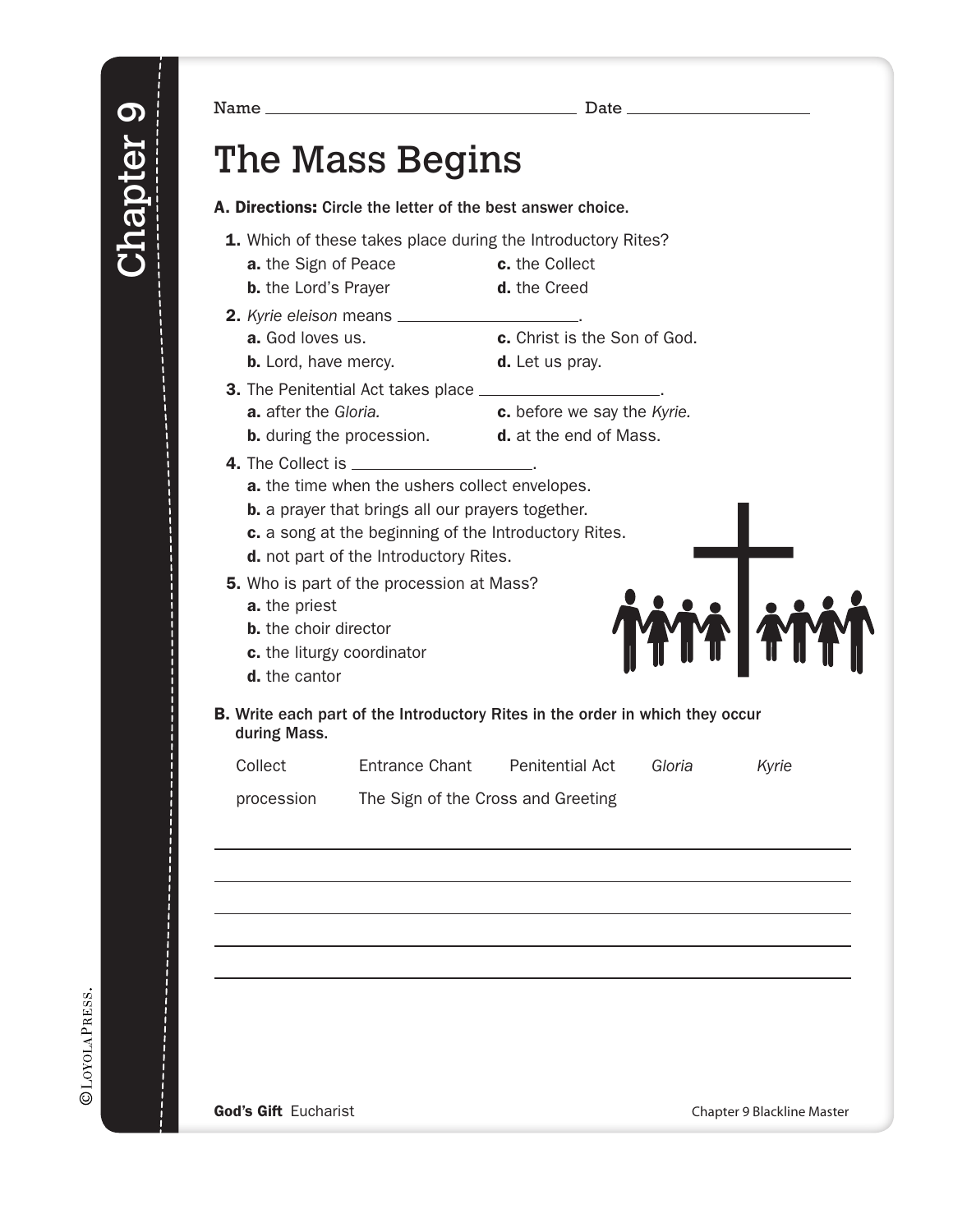# Rooted in God's Word, Spreading the Message

Like seeds planted in good soil, your faith will grow and branch out if you stay rooted in God's Word.

**Directions:** On the roots of the tree, write ways you can stay focused and rooted in God's Word. On the branches, write ways you can spread God's message of love through your words and actions.

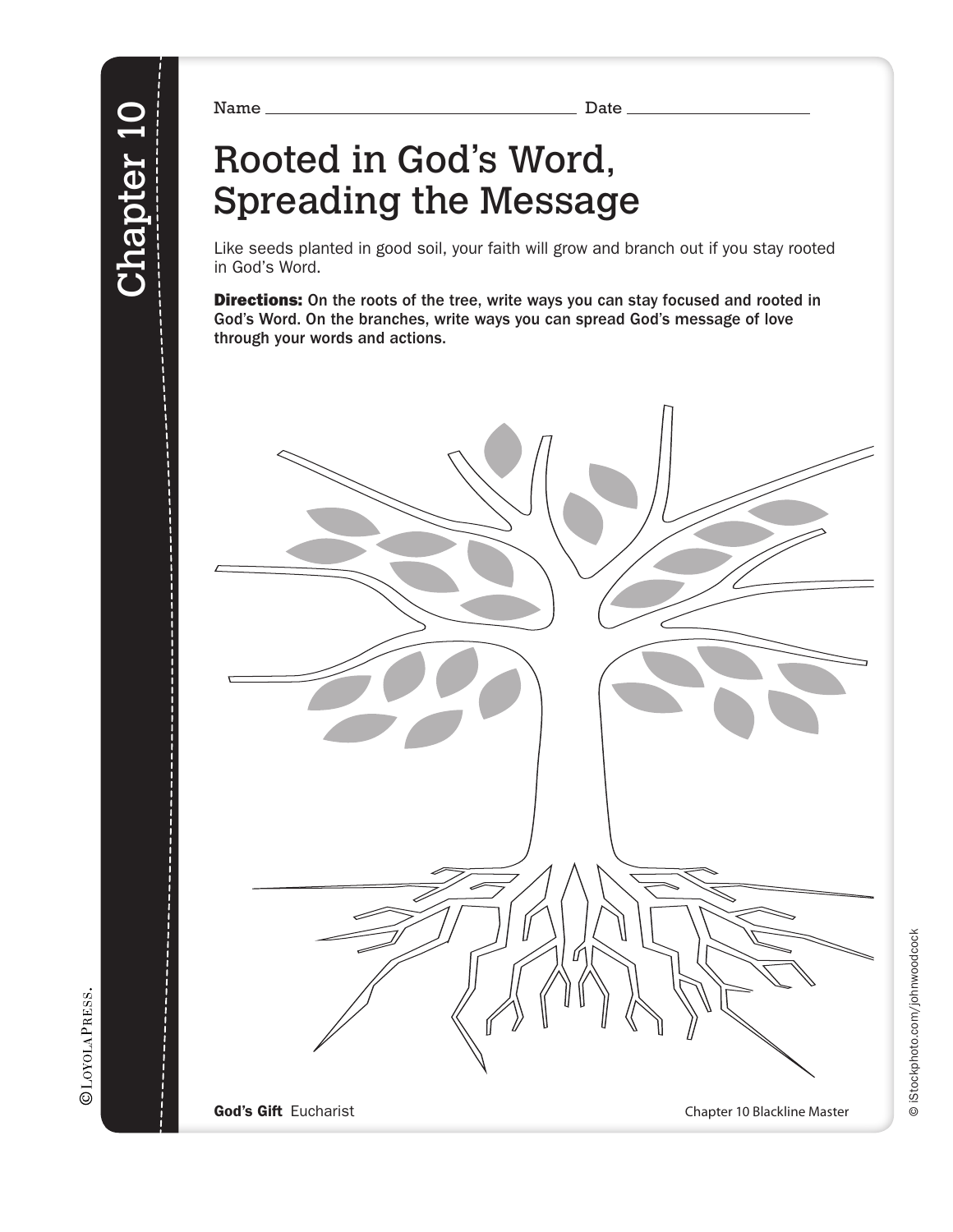## Step into Jesus' Sandals

Jesus offered his life to save us from our sins. We are called to offer our own gifts in thanksgiving for his sacrifice. God calls us to be the mind, body, and heart of Jesus in today's world. This part of a prayer, traditionally attributed to Saint Térèsa of Avila, reminds us that our actions must reflect Christ.

*Christ has no body now, but yours, No hands, no feet on earth, but yours. Yours are the eyes through which Christ looks compassion into the world.*

Directions: Think about ways you can offer your own mind, body, and heart to reflect Christ's presence in your family, in your parish, or in your community. Write your ideas below.

| Mind                        |                             |
|-----------------------------|-----------------------------|
|                             |                             |
| Body                        | M                           |
|                             |                             |
| Heart                       |                             |
|                             |                             |
|                             |                             |
| <b>God's Gift Eucharist</b> | Chapter 11 Blackline Master |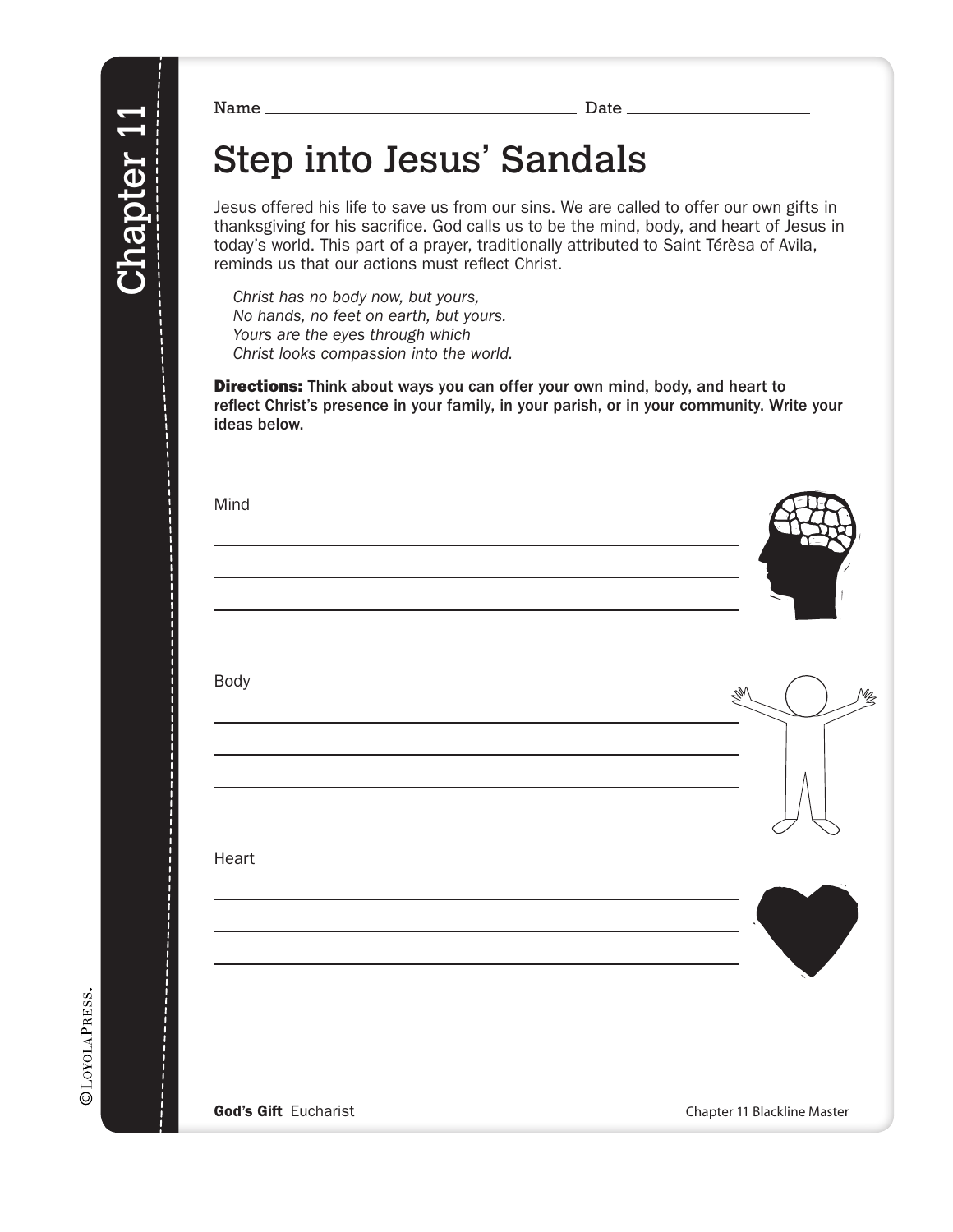# The Center of Our Celebration

Think about the Eucharistic Prayer. What takes place during this high point of our celebration? What do we remember as we pray? For what do we give thanks? What do we do as a community along with the priest?

Directions: Read the clues below. Solve the crossword puzzle with words related to this important part of the Mass.

#### Across

2 He is present in the Eucharist.

**3** receive under the appearance of wheat bread and grape wine

4 Jesus in the Eucharist, Body and Blood, Soul and Divinity

**5** a prayer of praise and thanksgiving

6 Through the power of the Holy Spirit and the words of the priest, this takes place.

#### Down

1 when Jesus said, "Do this in memory of me"

2 when the priest asks the Holy Spirit to transform the gifts of bread and wine into the Body and Blood of Christ

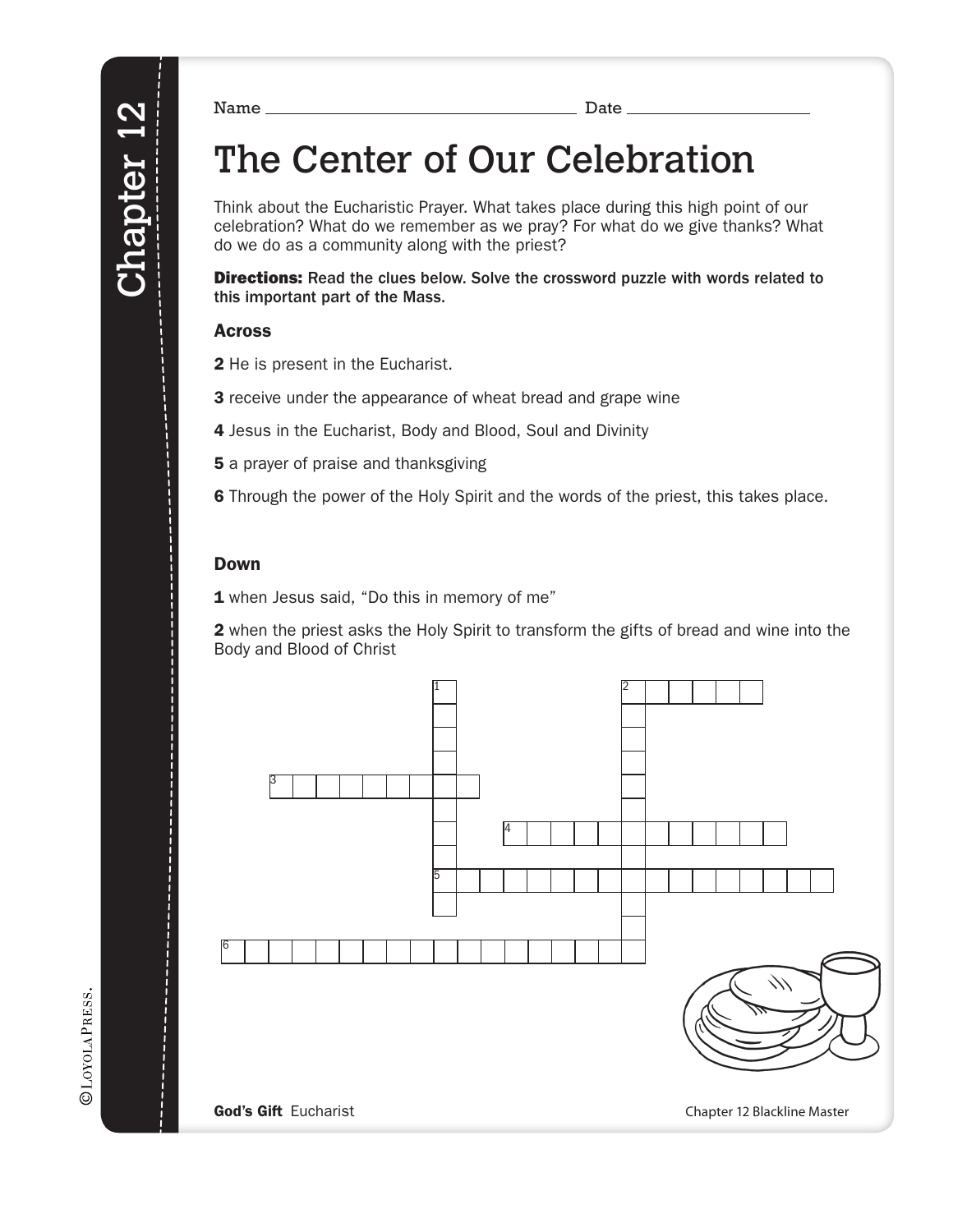Name Date \_

### We Receive

A. Directions: Use the words in the box to complete the sentences below.

| chalice<br>tabernacle<br><b>Communion Rite</b><br><b>Sign of Peace</b>                                                  | Lord's Prayer<br><b>Holy Communion</b><br><b>Lamb of God</b>                          |  |  |
|-------------------------------------------------------------------------------------------------------------------------|---------------------------------------------------------------------------------------|--|--|
| 2. We receive the Blood of Christ in a cup called a _____________________________                                       |                                                                                       |  |  |
|                                                                                                                         |                                                                                       |  |  |
| 4. Consecrated hosts that have not been consumed are placed in a solid, lockable                                        |                                                                                       |  |  |
| of Jesus Christ.                                                                                                        |                                                                                       |  |  |
| as Catholics.                                                                                                           |                                                                                       |  |  |
| <b>7.</b> As the priest breaks the consecrated host, we pray the                                                        |                                                                                       |  |  |
| <b>B.</b> On a separate sheet of paper, write the parts of the Communion Rite in the box<br>below in the correct order. |                                                                                       |  |  |
| We receive the Body and Blood of<br>Christ.<br>We pray silently.                                                        | The priest prays the Prayer after<br><b>Communion.</b><br>We offer the Sign of Peace. |  |  |
| The priest takes the host and breaks<br>it over the paten.                                                              | We pray the Lord's Prayer.                                                            |  |  |
|                                                                                                                         |                                                                                       |  |  |

God's Gift Eucharist Chapter 13 Blackline Master